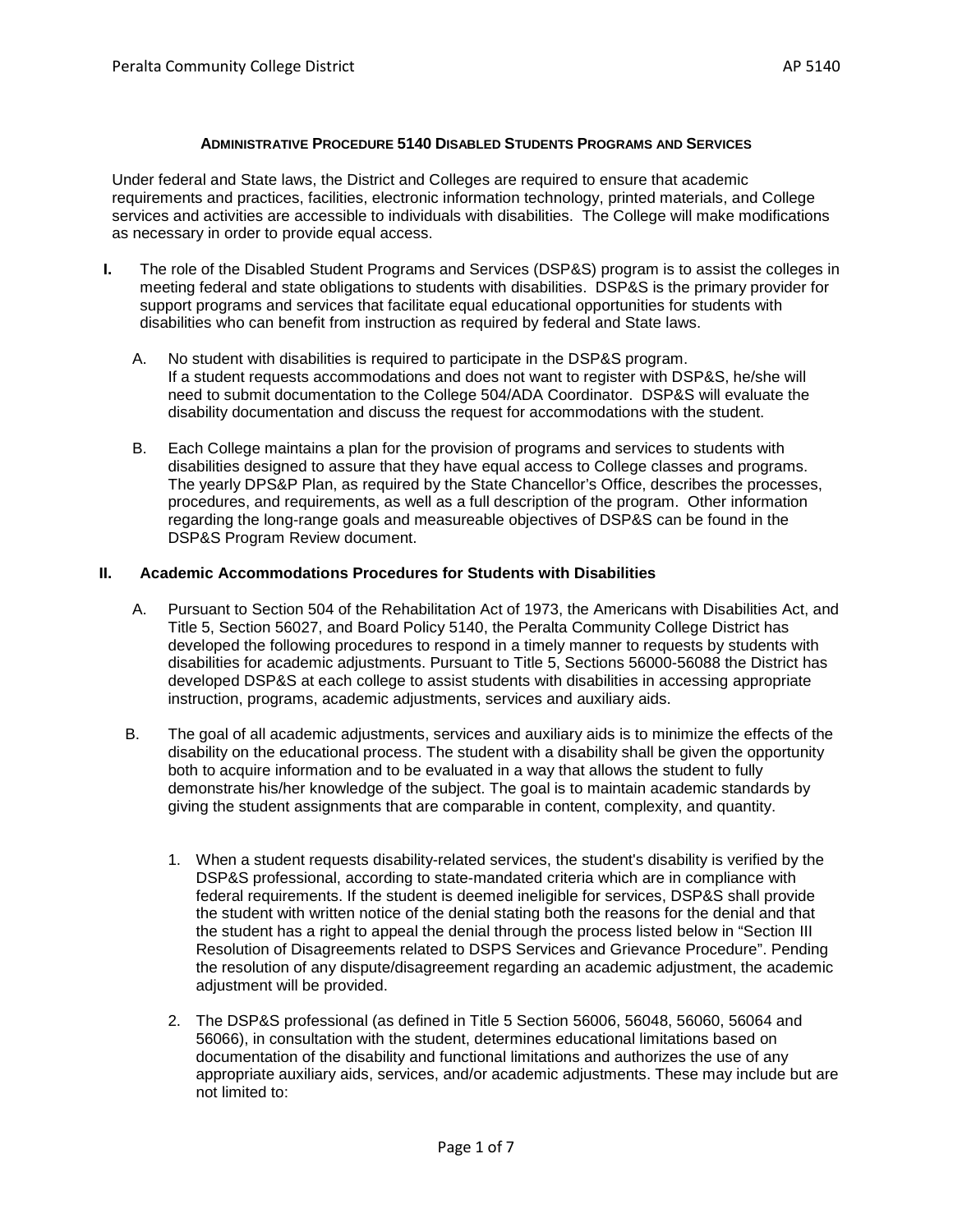- a. Auxiliary aids such as a tape recorder, assistive listening device, calculator, computer, taped text or spelling checker used in the classroom and/or in completing class assignments;
- b. The use in the classroom of a reader, American Sign Language interpreter, note taker, or scribe, or real-time captioner for students who are deaf or hard of hearing or the presence of service animals, mobility assistants, or attendants in the classroom;
- c. Testing accommodations such as extended time for test taking and distraction-reduced test setting;
- d. Extending the length of time permitted for course or degree requirements and flexibility in the manner in which specific course content is accessed, based on individual disability;
- e. Substitution for specific courses required for the completion of general education degree requirements, or substitutions or waivers of major or certificate requirements;
- f. Access to Alternate Media such as Braille, large print, and electronic text (e-text).
- 3. With the consent of the student, instructors are informed of authorized auxiliary aids and academic adjustments. It is the responsibility of the instructor to allow auxiliary aids to be used in the classroom or to coordinate with the DSP&S professional for the delivery of academic adjustments. It is the responsibility of the DSP&S professional to make arrangements for and facilitate the delivery of academic adjustments with the student with a disability in coordination with instructional faculty, as appropriate. The DSP&S professional will assist with providing the appropriate academic adjustments and appropriate follow up for DSP&S students. An example of appropriate follow up might be a DSP&S Counselor contacting an instructor and DSP&S student to inquire about the effectiveness of an academic adjustment.
- 4. Instructors cannot unilaterally deny approved academic adjustments and students may not be asked or required to negotiate with instructors or staff about the provisions of academic adjustments, services, or auxiliary aids that have been approved by DSP&S. If an instructor receives an academic adjustment form and does not understand it or disagrees with the academic adjustment it is the instructor's responsibility to contact DSP&S to discuss the issue.

# **III. Resolution of Disagreements related to DSPS Services and Grievance Procedure**

- A. Students with disabilities have the right to an informal disagreement resolution when a student does not agree with the academic adjustments that are offered by Disabled Student Programs and Services or when an instructor refuses to allow the academic adjustment or use of auxiliary aids in the classroom. If the issue/disagreement cannot be resolved to the student's satisfaction through the informal process, the student has the right to follow the formal grievance procedure provided below. Authorized academic adjustments should be delivered during the informal and formal process.
- B. Every effort will be made to expedite the process during the informal disagreement resolution and written grievance process.
- C. Informal Disagreement Resolution First Level

1. Students with a disagreement against DSPS for not authorizing and academic adjustment or not providing and academic adjustment as authorized should first attempt to resolve the matter by means of an informal meeting with the person(s) against whom the student has the disagreement , generally the DSPS Counselor, DSPS Coordinator (or Counselor/Coordinator), the LD Specialist, or other DSPS faculty member responsible for providing the academic adjustments. This discussion should be timely, optimally within ten (10) instructional days of the alleged incident.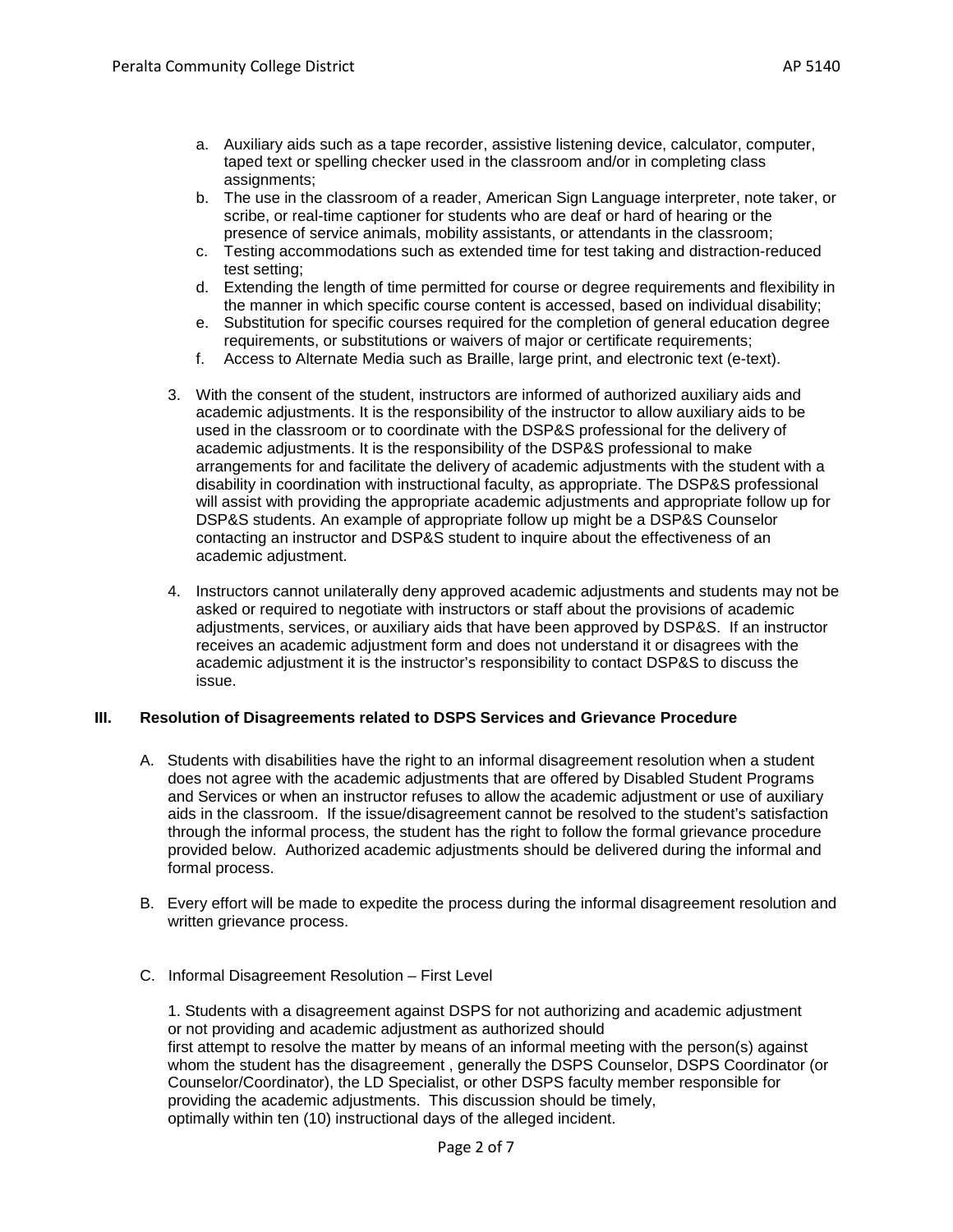2. Students who believe an authorized academic adjustment is being denied or Ignored by an instructional faculty member should first attempt to resolve the matter by means of an informal meeting with the instructor whom the student believes is not complying with the academic adjustment. The student should contact the DSPS professional who authorized the academic adjustment(s). The DSPS professional will schedule a meeting with the instructor to discuss and resolve the issue. The student may request that the DSPS attend the meeting. This discussion should be timely, optimally within ten(10) instructional Days of the alleged denial.

D. Informal Disagreement Resolution – Second Level

1. Students who are dissatisfied with the outcome of the meeting with either the DSPS professional or instructional faculty member can schedule an appointment with the DSPS Coordinator (or Counselor/Coordinator) or the Dean who oversees DSPS when the disagreement is with the DSPS Coordinator. Students should bring their referral for academic adjustment along with the relevant information about dates of requests, services not received, and responses to their previous inquiries. Students should address these concerns within ten (10) instructional days of the first level meeting.

2. The DSPS Coordinator or the Dean who oversees DSPS may conduct an informal inquiry with various parties involved in the alleged incident and inform students verbally of the resolution. The DSPS Coordinator or the Dean who oversees DSPS should communicate this resolution to the student within ten (10) instructional days of the second level informal disagreement meeting.

E. Formal Written Grievance Procedure

1. If the informal disagreement resolution process does not resolve the issue to the student's satisfaction, the student has the right to file a formal written grievance. The student must submit in writing the formal written grievance to the Vice President of Student Services within ten (10) instructional days after being informed of the decision determined in the second level informal disagreement resolution.

2. The Vice President of Student Services will be responsible for notifying the student of his/her rights, responsibilities, and the procedures.

3. The Vice President of Student Services will review the written grievance and may confer, as appropriate, with the DSPS Coordinator or Dean who oversees DSPS and other appropriate college professionals, as necessary, before making a determination. The Vice President of Student Services will make every effort to resolve the grievance in accordance with applicable laws.

 4. The Vice President of Student Services shall review the issues presented and shall render a written decision within ten (10) instructional days. The student will be provided the written decision.

### **IV. Meeting General Education Degree Requirements:**

When the severity of the disability of an otherwise qualified student precludes successful completion of a course required for graduation from a college within the Peralta Community College District, despite an earnest effort on the part of the student to complete the course or its prerequisite, if appropriate for the disability as determined by a qualified DSP&S professional, and despite the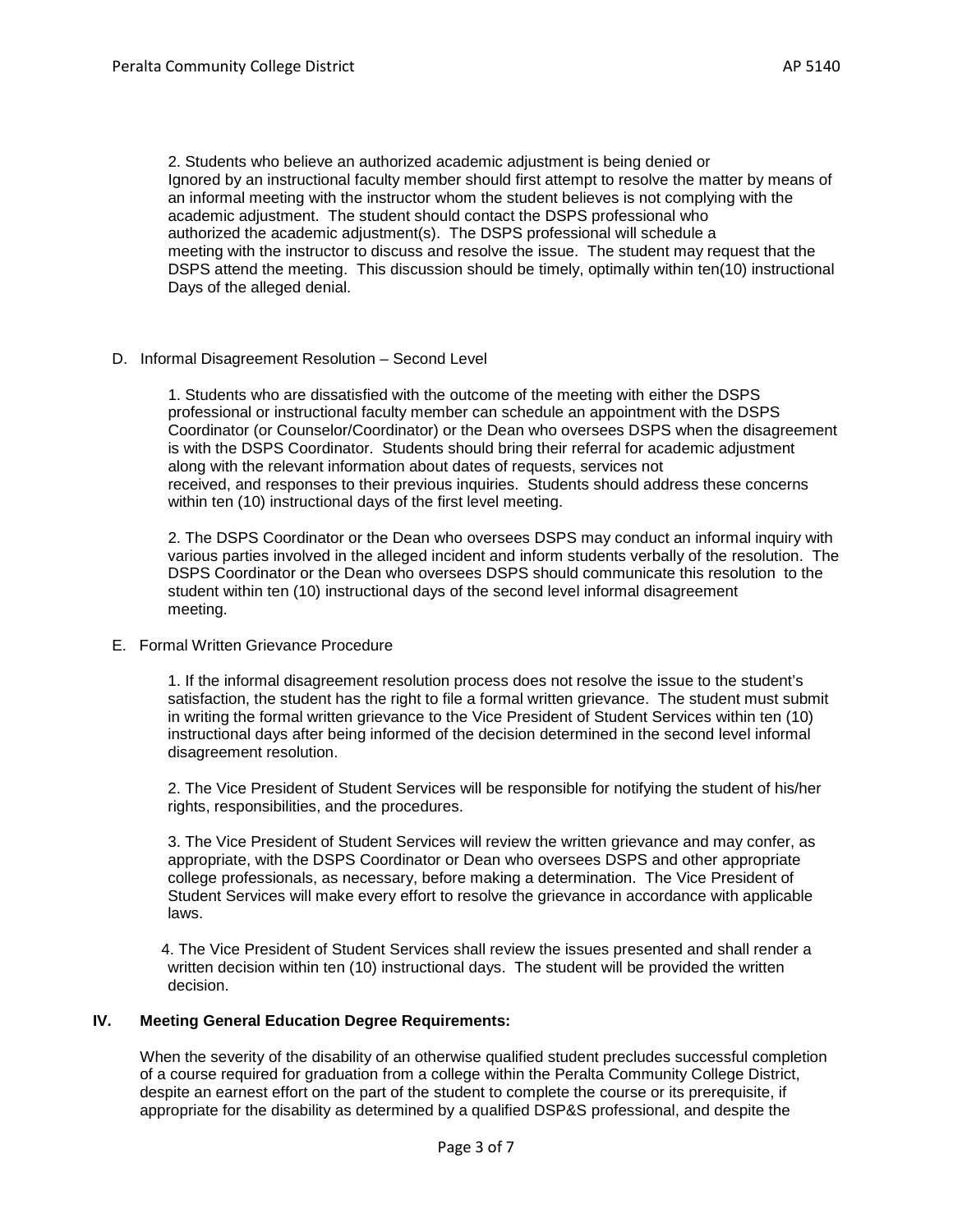provision of academic adjustments, services, and/or auxiliary aids, the student may request a substitution of the course as an alternative method of meeting general education degree requirements.

- A. An Evaluation Team will consist of the DSP&S Coordinator, the Department chair or instructor from the discipline of the course or major for which a substitution is being requested, and the appropriate Dean of Instruction.
- B. The team may consult, as appropriate, with DSP&S professionals, the Vice Chancellor for Student Services, and the College Vice President of Instruction in order to make a decision.
- C. In assessing requests, the Evaluation Team should consider the anticipated exit skills from the course that can be substituted for comparable exit skills in another course. These comparable skills may be found in a discipline different from the discipline of the original course.

### **V. Meeting Major or Certificate Requirements**

The process for evaluating requests for major or certificate requirements is the same as stated in the section (IV) above except that the student may request a substitution or a waiver of the course as an alternative method of meeting major or certificate requirements.

- A. A course substitution maintains the standards of academic rigor of degree programs because the student is required to demonstrate comparable skills (when a student completes a comparable course as established by an Evaluation Team). Therefore, requesting a course substitution is the preferred option to meet general education degree requirements. For major or certificate course requirements, course substitutions and/or waivers may be considered.
- B. Course substitutions are applicable for the Peralta Community College District and may not be recognized by a transfer college.

### **VI. Evaluation of Substitution/ Waiver Request**

A. Documentation

The student will complete the *Request for Change of Graduation Requirements Form* (available in the DSP&S office) and submit it to the DSP&S professional with the following attachments:

- 1. Petition for Substitution/Waiver (obtained from the Admissions Office).
- 2. Letter (written by the student) addressing the criteria listed in Part B.
- 3. Evidence from the DSP&S Professiona**l** (DSP&S Coordinator, Counselor, Instructor, Acquired Brain Injury (ABI) Specialist, Learning Disability (LD) Specialist, etc.) verifying the disability and how it relates to the student's request.
- 4. Documentation of the student's academic record, the degree requirements for graduation and information about the course in question regarding whether or not it is essential to the student's course of study, major, transfer goals and/or employment goals as appropriate.
- 5. Additional Supporting Documentation can be provided by students.
- B. Evaluation of Request
	- 1. The DSP&S professional will review all documents, outline evidence of the use of all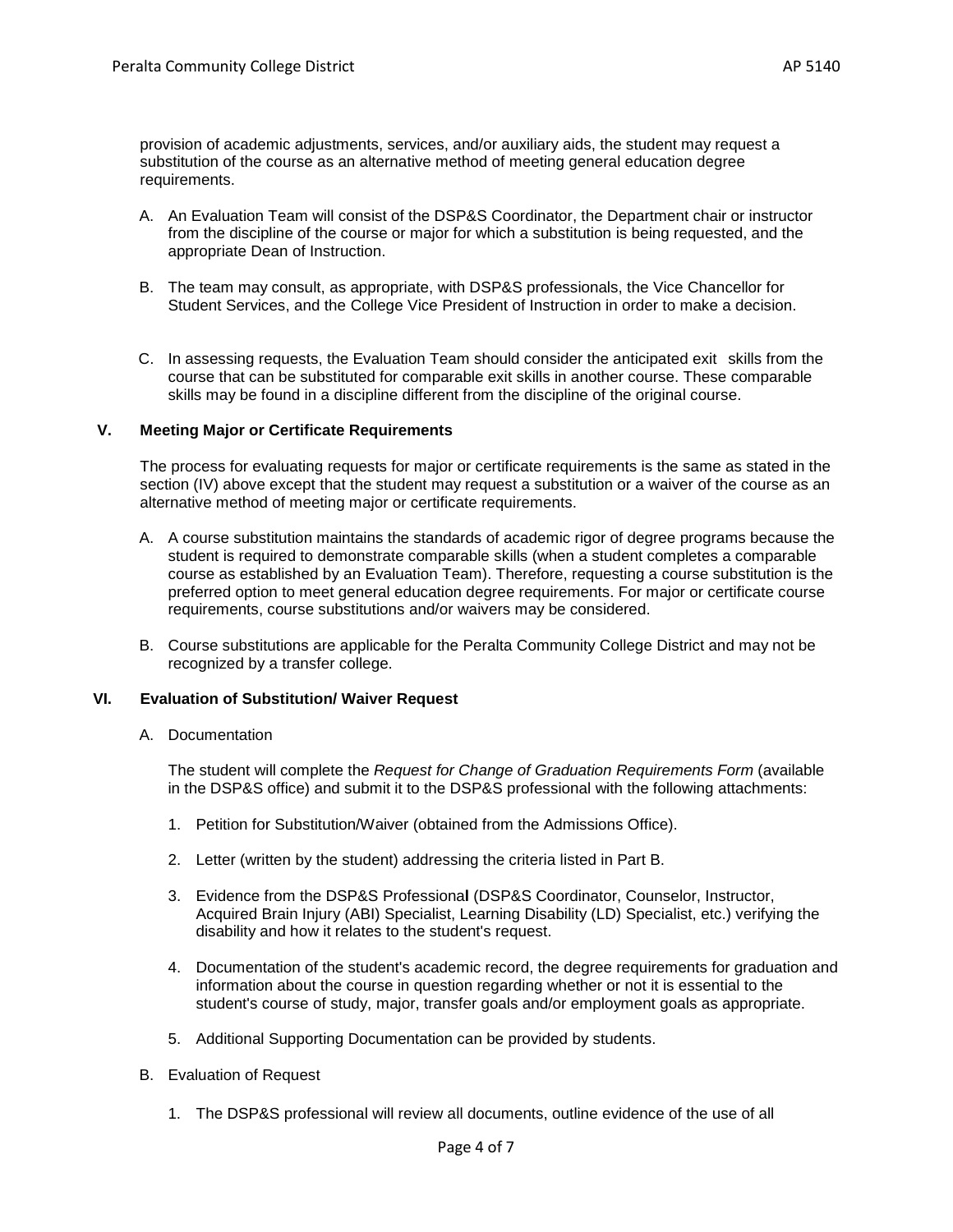appropriate and available services and academic adjustments and indicate that, according to CRITERIA listed below, that the request is appropriate. The DSP&S professional then signs the *Request for Change of Graduation Requirements* Form and forwards the packet to the DSP&S Coordinator, who will convene an Evaluation Team.

- 2. The Evaluation Team consists of the DSP&S Coordinator, the Department Chair (or an Instructor) from the discipline of the course or major for which a substitution is being requested and the Dean of Instruction with responsibility for the Division, which includes the discipline of the course substitution. The Evaluation Team meeting is to be chaired by the Dean of Instruction and should consult with the Vice Chancellor for Student Services, DSP&S professionals, and the College Vice President of Instruction, as appropriate
- 3. The Evaluation Team will assess student requests based on the following criteria:
	- a. Documentation of the student's disability with specific test scores, when appropriate, and a description of educationally related functional limitations in the academic area under discussion/consideration.
	- b. Evidence of the student's earnest efforts to meet the graduation requirement, which may include:
		- i. Consistent and persistent efforts in attempting to meet all graduation requirements.
		- ii. Evidence that the student has attempted to take the course in question or its prerequisite with academic adjustments and has been unable to successfully complete course requirements.
		- iii. Regular attendance (i.e., meeting the attendance requirements of the course);
		- iv. Completion of all course assignments.
		- v. Use of all appropriate and available services such as tutorial assistance or instructional support classes.
		- vi. Use of all appropriate and available academic adjustments, such as test accommodations.
		- vii. Agreement among the student, DSP&S Counselor and the appropriate Disabilities Specialist that, due to the severity of the disability, the student would not be able to successfully complete the course requirements, even with academic adjustments.
	- c. Evidence that the student is otherwise qualified such as:
		- i. The student's success in completing other course work requirements for the degree/certificate as indicated by a grade point average of 2.0 or greater in degree applicable classes.
	- d. Information about the course in question regarding whether or not it is essential to the student's Course of Study, Major, Transfer Goals or Employment Goals.
	- e. Information about alternatives to the course in question based on the learning/academic goals of that course.

# **VII. Decision Process**

A. Meeting General Education Degree Requirements

The Evaluation Team's decision will be made by majority vote. If the Evaluation Team recommends a course substitution, the Evaluation Team will request the department in which the student is asking for course substitution to provide a list of previously identified appropriate course substitutions. If the department cannot identify an appropriate course substitution or if the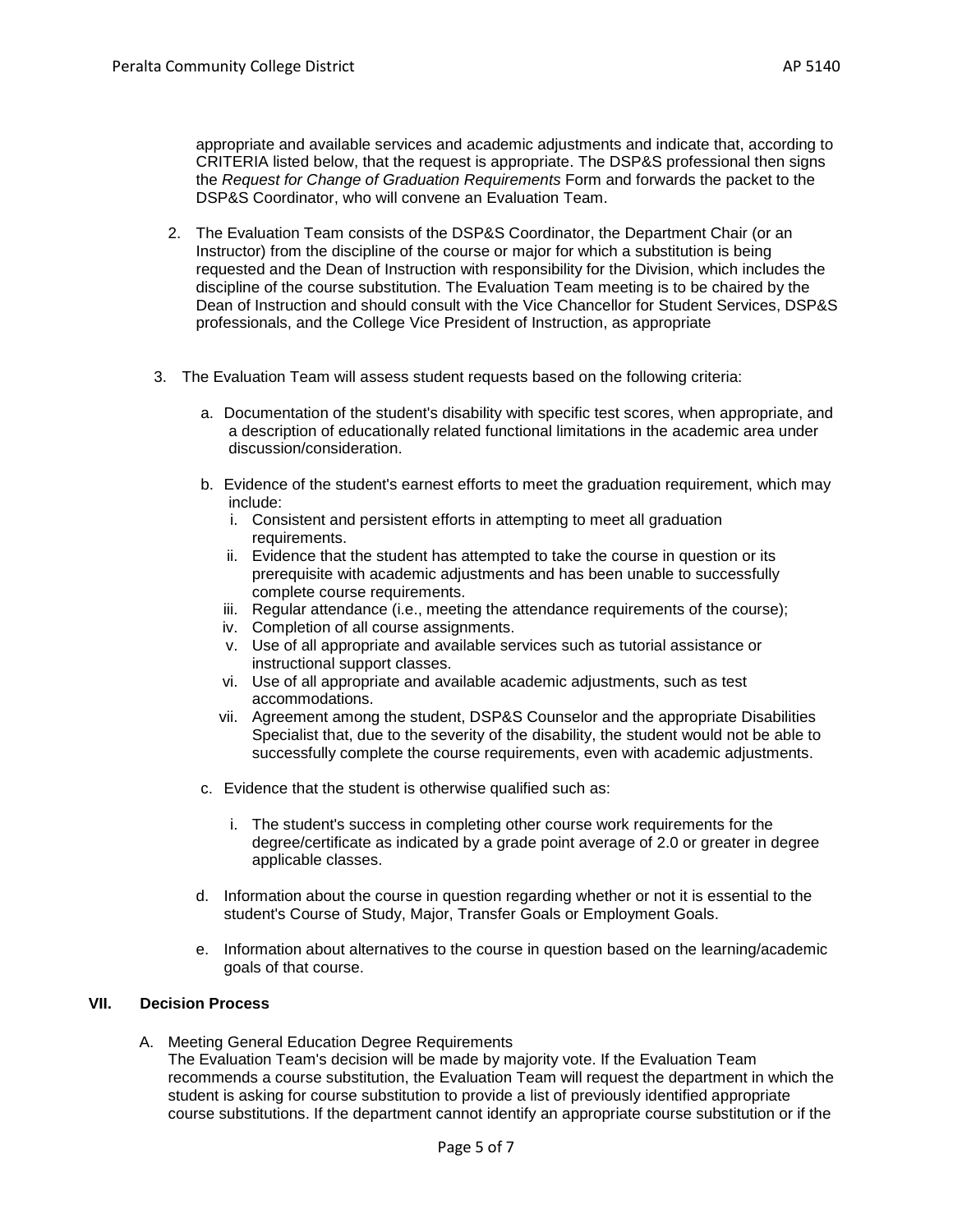Evaluation Team concludes that a substitute course is inappropriate due to the severity of the disability, as documented by the *Verification of Disability and Educational Limitations* Form, then the College Vice President of Instruction and the Vice Chancellor for Student Services shall be included in the evaluation process to assist with the identification of an appropriate course substitution. To approve recommendations for course substitutions, the Evaluation Team will forward its recommendation to the Vice President of Instruction and then to the Vice Chancellor for Student Services. The District Office of Admissions and Records will verify, implement and notify the student.

B. Meeting Major/Certificate Requirements

The process for evaluating request for major/certificate requirement is the same as those stated above *except* that the student may request a substitution or a waiver of a course as an alternative method of meeting major or certificate requirement.

## **VIII. Complaint Procedure Regarding a Substitution/Waiver Decision**

If the student is dissatisfied with the decision of the Evaluation Team, the student may appeal in writing the decision to the Vice President of Student Services, who is required to confer with the Vice President of Instruction, and provide a decision within ten (10) instructional days of receipt of the student's written complaint. All documentation reviewed by the Evaluation Team will be provided to the Vice President of Student Services, as well as their written rationale for denial of the substitution/waiver. If the Vice President of Student Services concurs with the Evaluation Team's decision, the student has the right to appeal the decision directly to the District Affirmative Action Officer. Students can obtain the assistance of the District Affirmative Action Office at any point during this process.

#### **IX. Equal Access to Electronic and Information Technology**

Federal and State laws require that all electronic and information technology purchased or used by federal agencies must be accessible for use by persons with disabilities. This regulation applies to the development, procurement, maintenance and/or use of all electronic and information technologies.

- A. The Information Technology Department will ensure that College employees who purchase or request recommendations about information technology products are informed of the accessibility requirements of Section 508.
- B. Grant recipients will be informed of their obligations under Section 508 requirements.
- C. The Purchasing Department will ensure that vendors and other contract recipients are informed of their obligations under section 508 requirements.
- D. The Colleges and District will ensure that web pages and related links are accessible to individuals with disabilities as defined by World Wide Web Consortium (W3C).
- E. The Colleges will ensure that video and multimedia products developed by the College and/or housed at the College are equally accessible to individuals with disabilities and comply with Section 508.
- F. The Colleges will ensure that faculty who develop web pages, online learning, and other distance learning options for students are informed of their obligations under section 508.
- G. The College will ensure that faculty and staff are informed of their obligations under Section 508 requirements as they pertain to enrolled and prospective students.
- H. The Colleges will ensure that all staff members are informed of their obligations under Section 508 requirements as they pertain to visitors and events on campus.
- I. The Office of Instruction will ensure that all library staff members are informed of their obligations under Section 508 as they pertain to library patrons.

#### **References:**